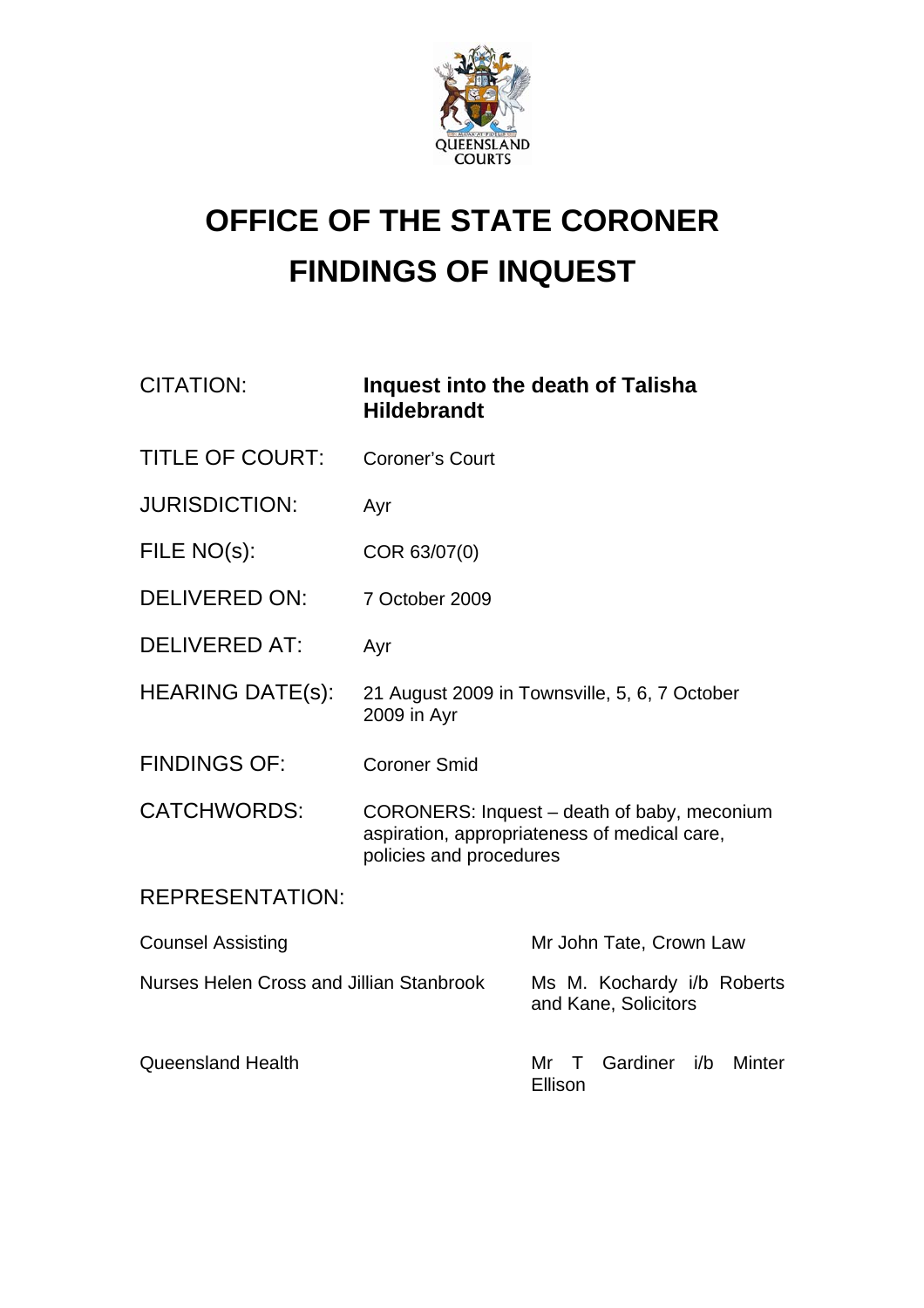These are my findings in relation to the death of Talisha Hildebrandt. The findings seek to explain how the death occurred and consider whether any changes of policy or practices could reduce the likelihood of death occurring in similar circumstances in the future.

The *Coroners Act of 2003* provides that when an inquest is held into a death, the Coroner's findings must be given to the family of the person who died and to each of the persons or organisations granted leave to appear at the inquest. These findings will be distributed in accordance with the requirements of the Act and also placed on the web site of the office of the State Coroner.

The Coroner has jurisdiction to inquire into the cause and circumstances of a reportable death. If possible, he or she is required to find whether the death, in fact, happened, the identity of the deceased, when, where and how the death occurred, and what caused the person to die.

There has been considerable litigation concerning the extent of the Coroner's jurisdiction to inquire into the circumstances of a death and it seems to me to be appropriate that I say something about the general nature of inquests for the benefit of the deceased's family and for completeness.

An inquest is not a trial between opposing parties but an inquiry into a death. In a leading English case it was described in this way,

*"It is an inquisitorial process, a process of investigation quite unlike a criminal trial where the Prosecutor accuses and the accused defends."* 

The function of an inquest is to seek out and report as many of the facts concerning the death that the public interest requires. The focus is on concerning the death that the public interest requires. discovering what happened, not on ascribing guilt, attributing blame or apportioning liability. The purpose is to inform the family and the public of how the death occurred with a view to reducing the likelihood of similar death. As a result the Act authorises a Coroner to make preventative recommendations concerning public health or safety, the administration of justice or ways to prevent death from happening in similar circumstances in the future. A Coroner must not include in the findings or any comments or recommendations or statements that a person is or may be guilty of an offence or civilly liable for something. However, if as a result of considering the information gathered during an inquest a Coroner reasonably suspects a person may be guilty of a criminal offence, a Coroner must refer the information to the appropriate prosecuting authority.

It is important to note that proceedings in a Coroner's Court are not bound by rules of evidence pursuant to section 37 of the Act. Because section 37 of the Act provides that a Court may inform itself in any way it considers appropriate, that does not mean that any and every piece of information, however unreliable, will be admitted into evidence and acted upon. However, it does give a Coroner a greater scope to receive information that may not be admissible in other proceedings and to have regard to its providence when determining what weight should be given to information.

The flexibility has been explained as a consequence of an inquest being a fact finding exercise rather than a means of apportioning guilt; an inquiry rather than a trial. A Coroner should apply the civil standard of proof, namely the balance of probabilities, to the approach referred to as the Briginshaw sliding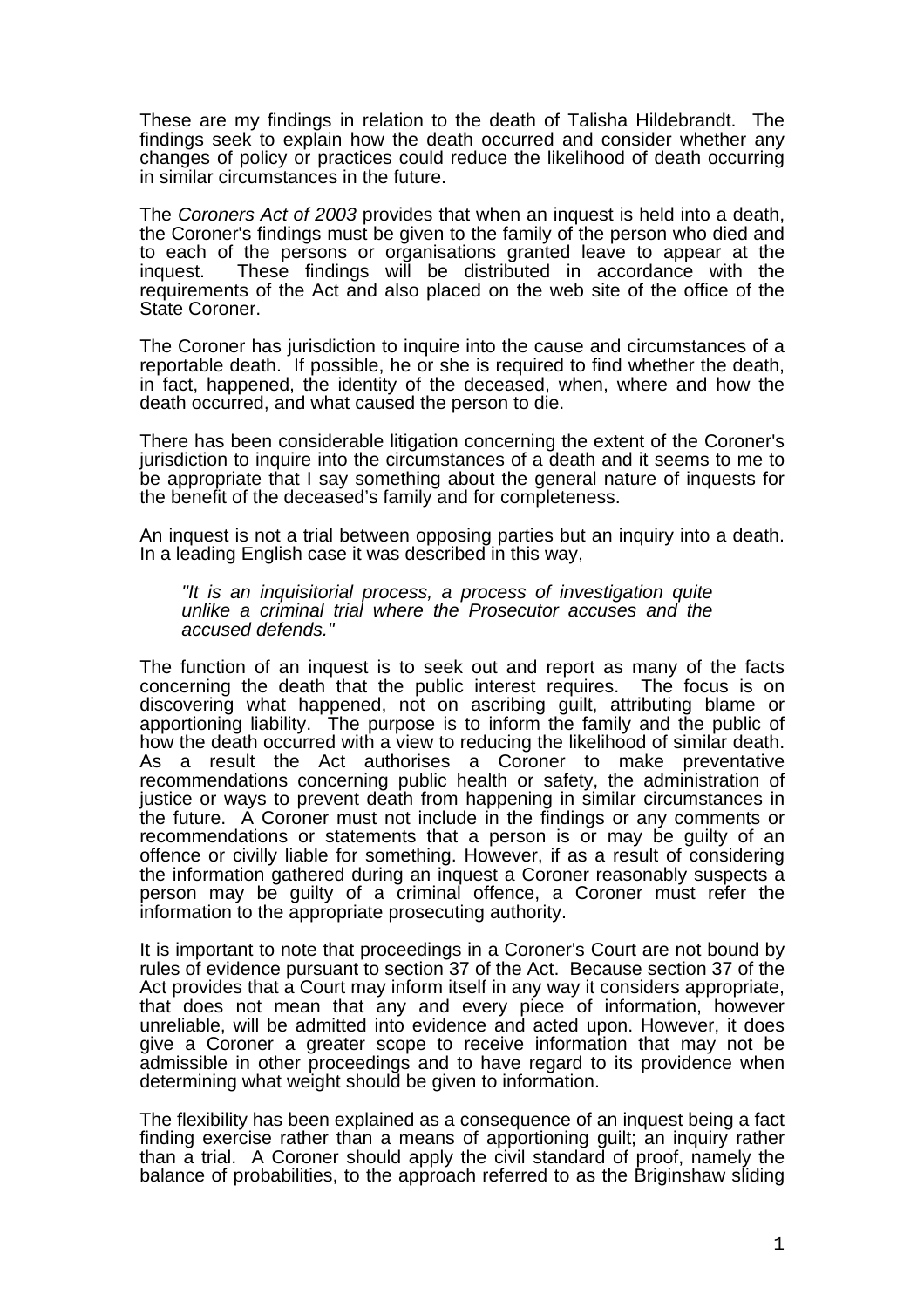scale is applicable. This means the more significant the issue to be determined, the more serious the allegation or the more inherently unlikely an occurrence, the clearer and more persuasive the evidence needed for the trial of fact to be sufficiently satisfied that has been proven to the civil standard.

It is also clear that a Coroner is obliged to comply with the rules of natural justice and act judicially. This means that no finding adverse to the interests of any party may be made without that party first being given a right to be heard in opposition to that finding.

On the 7th of January 2007 Annette and Bradley Hildebrandt and their two children presented to the Ayr Hospital following labour contractions Annette experienced earlier that morning. The pregnancy had been uneventful and had been described as low risk and its management according to established practice. No abnormalities had been reported or detected. Her two previous pregnancies had been equally unremarkable. She was admitted into the labour ward and taken care of by Diane McAuliffe, a midwife of 36 years experience with impeccable appropriate credentials. The only CTG monitor in the hospital was administered by Ms McAuliffe with a view to scanning the unborn baby's heartbeat. This process was commenced soon after Annette's admission in hospital and soon after midday on the 7th of January 2007. It showed a fluctuating and then declining heartbeat.

Ms McAuliffe stated in evidence that she had earlier been told the monitor was unreliable and this, she said, had manifested itself during the scanning of Talisha Hildebrandt's heartbeat. Each witness with knowledge and Each witness with knowledge and experience of this particular CTG monitor disavowed any notion of its possible malfunction. Be that as it may, the CTG monitor's trace caused Ms McAuliffe such grave concern that on this Sunday she rang Dr Aung at home. Dr Aung was one of the physicians employed by the Ayr Hospital.

Dr Aung, a doctor of ample relevant medical experience, examined the CTG monitor's trace and was alarmed by it. He then carried out a medical examination and performed some manual procedures, one of which was to cause Annette's waters to break.

Upon performing the medical procedures he discovered meconium of a tan colour being present. He quickly formed the view that the baby was in distress and that a Caesarian section was urgently required to be performed. Dr Row, the medical superintendent, was also called at home by Dr Aung and he too, soon after, arrived at the hospital.

Sadly, Talisha was stillborn, in my view. Dr Row, Dr Aung and Dr Ong, all of whom gave evidence, were the medical team performing the Caesarian section. Each of their evidence had a consistent theme.

Resuscitation was attempted for approximately 40 minutes to no avail. A post-mortem by Dr Williams showed that Talisha's cause of death was meconium aspiration. The presence of meconium, we have been told in evidence by Dr McLaren, can be the result of different causes. It can arise spontaneously, by hypoxia, smoking, and flight and fight syndrome, to mention but some of the causes of meconium. As Annette smoked 10 to 15 cigarettes a day during the pregnancy, Dr McLaren considered this as a possible co-factor, though not necessarily the cause of the presence of meconium. This is particularly the case, Dr McLaren said, in second and third pregnancies.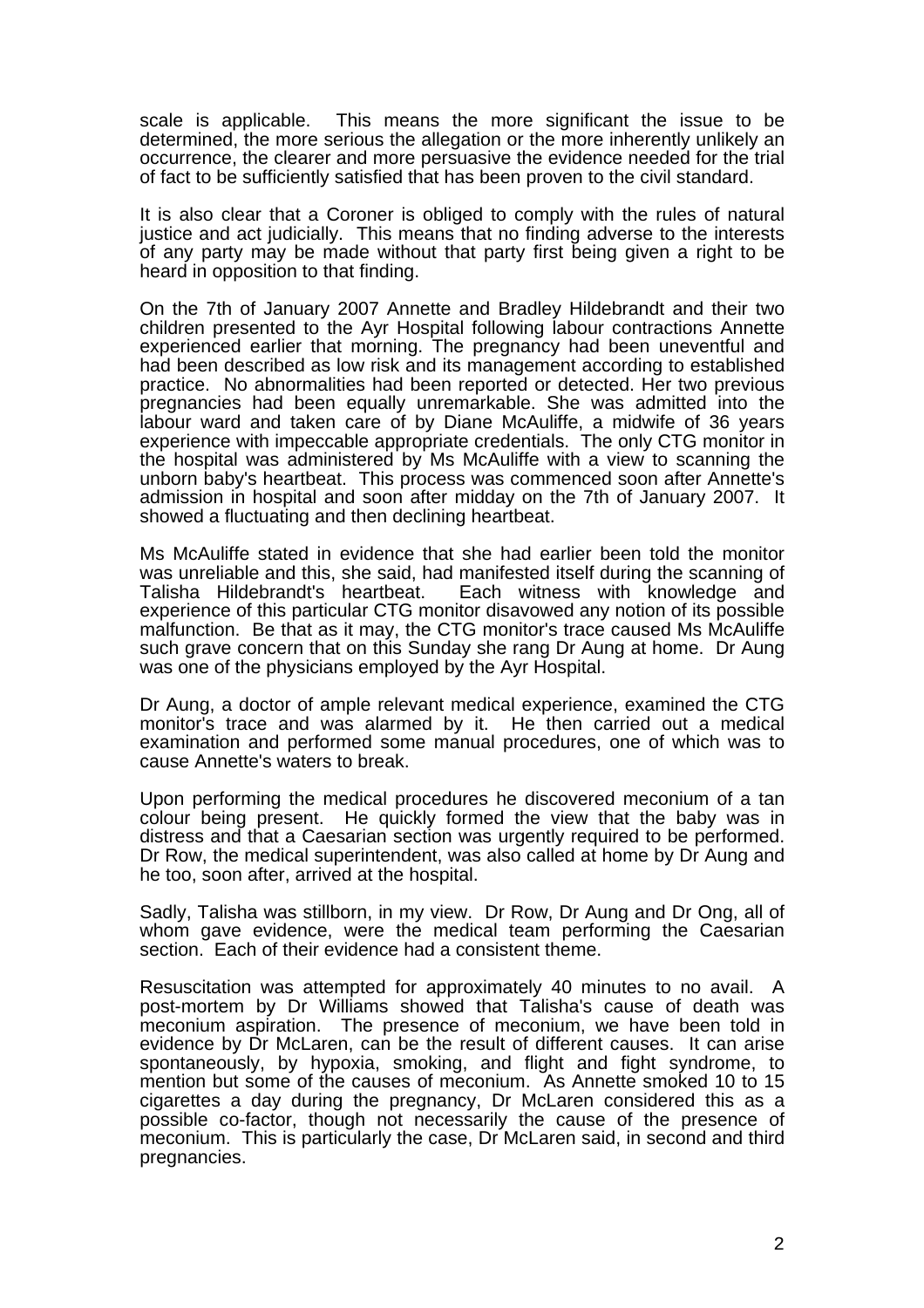Dr McLaren is an obstetrician, I should say. She was appointed by the court to review the evidence independently and someone of considerable She had said in evidence it is not uncommon for meconium to be present but this need not always be fatal. She said, also in evidence that one in 200 to 1,000 babies were stillborn. Dr McLaren gave in evidence that the presence of meconium often goes undetected. Annette would have had no forewarning that anything was amiss except perhaps for the increased movements of the baby on 6 January 2007. This, Dr McLaren concludes, was an indication the baby was then in distress. Given the colour of the meconium, Dr McLaren came to the view that the baby, at least the night before, had started to inhale meconium.

This cross-examination on the part of Mr Hildebrandt was designed to ascertain whether an even quicker response by medical staff on the 7th of January 2007 might have saved the baby. Dr McLaren expressed the view that a medical team's response time was within acceptable boundaries, especially since this was a Sunday and that the medical intervention and supervision had been entirely appropriate. She concluded that neither man nor machine bore any fault in the death of Talisha Hildebrandt.

Even if response times had been quicker, the result, she concluded, would have been the same. Had the same medical procedure been carried out the night before, that is to say on 6 January 2007, Talisha, if she had survived, would have been seriously physically handicapped.

In this inquest few, if any, of the factual issues are in dispute. For that reason I dispense with the usual practice of setting out the evidence received by this court in great detail even though I have considered all of the evidence.

I make the following findings:

I find that Talisha Hildebrandt died at the Ayr Hospital in the afternoon of 7 January 2007.

I further find that Annette had a normal and low risk pregnancy.

Further, that her pregnancy was appropriately and competently managed by medical staff at the Ayr Hospital.

I find that Talisha Hildebrandt's cause of death was meconium aspiration the cause of which was unknown though I have referred earlier on to the evidence of Dr McLaren that perhaps the fact that Annette was a smoker may have been a co-factor.

Meconium was present at least 24 to 48 hours before Talisha's death. There had been no indication of foetal distress other than the increased movement the night before Talisha's death.

I make no finding as to the reliability of the CTG monitor on the basis of Ms McAuliffe's evidence alone. Suffice to say the monitor accurately indicated Talisha's distressed state.

I further find that the medical staff's response time was acceptable and appropriate.

I further find that the medical examinations, procedures, and Caesarian section and resuscitation attempts were competently performed in a timely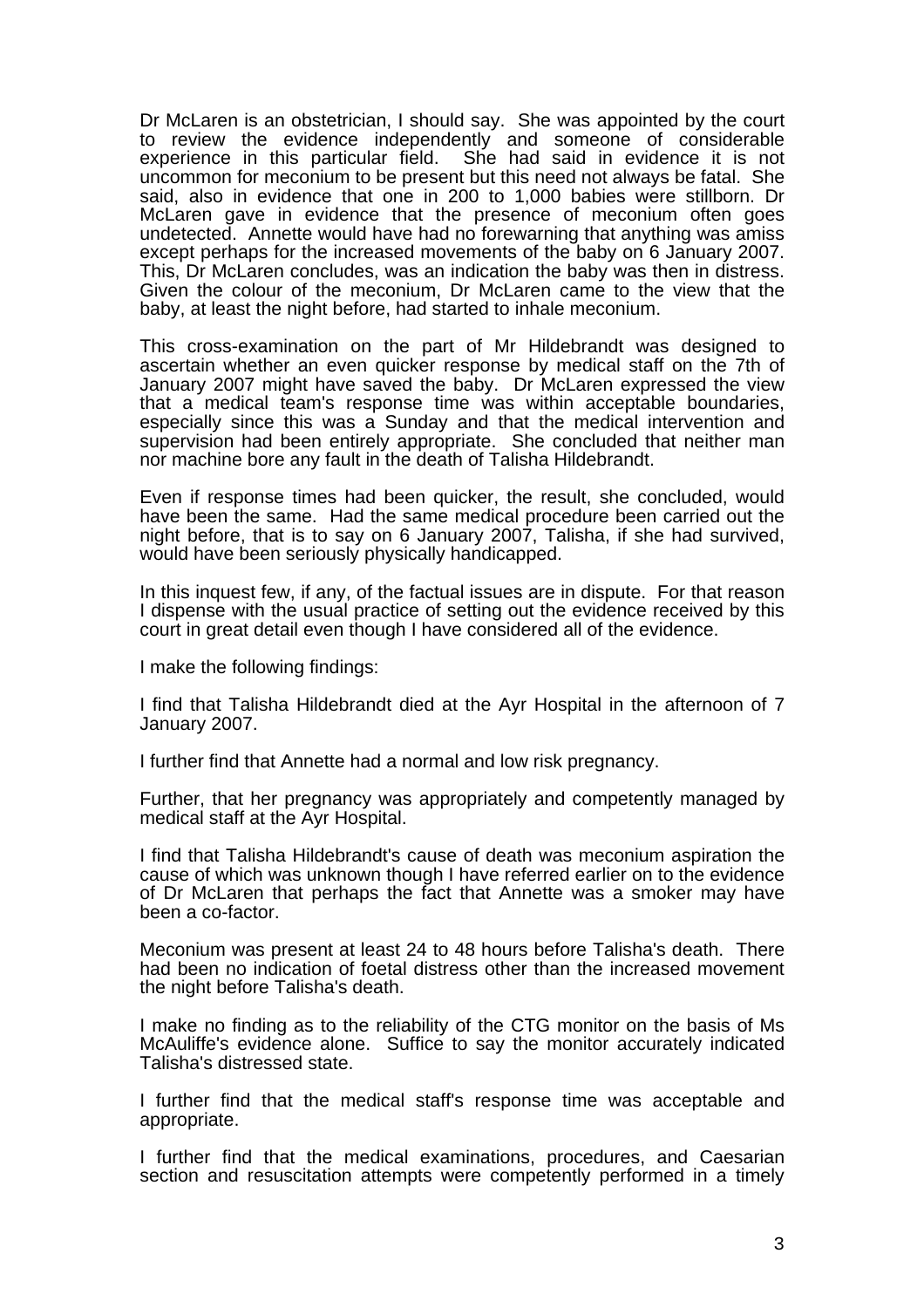fashion.

I find, further, that Talisha's death could not have been prevented.

It follows that I conclude that no one person, medically qualified or otherwise, machine, policy or procedure, or lack thereof was, in any way, responsible or contributed to Talisha's death.

I make the following recommendations:

1. That Queensland Health consider the acquisition of a second CTG scanner for the Ayr Hospital. The provision of a second CTG monitor would provide a critical safety factor and obviate the need for a single machine to be needed for multiple presentations at the one time.

2. That Queensland Health provide recurrent funds to the Ayr Hospital and other rural and primary hospitals such as the Ayr Hospital to enhance the primary health care approach in our antenatal clinics with a particular emphasis on the implementation of screening for smoking, alcohol and drug use to improve access for mothers. In particular, antenatal information provided to expectant mothers should include a warning that a change in foetal movement, be it a decrease or increase in movement, be promptly reported to the doctor.

3. That Queensland Health review the current practice of emergency callout to include codes to clearly signify the degree of urgency. I refer, of course, to the evidence that medical practitioners and nurses had to be called from their home on a Sunday and that the degree of urgency perhaps could be more clearly conveyed to all and sundry if proper coding was in place.

4. That Queensland Health and the Queensland Police Service review any existing Memorandum of Understanding or protocol to ensure the efficacy and timeliness of coronial investigation undertaken by police on behalf of the Coroner. I endorse the recommendation advanced and I refer to Exhibit 24 on the part of Dr Row and Ms Vicary whose respective functions are Director of Medical Services and Director of Nursing at the Ayr Health Service to implement the K2 program for all endorsed midwives and doctors so that a regular CTG implementation updates can be electronically updated and completed.

That completes my recommendations.

I just add the following comments. During the course of this inquest the court visited the Ayr Hospital with particular attention to the labour ward and operating theatre. I had the opportunity to see all this and I'm very grateful I was afforded this opportunity. The very clear impression I received was that of a clean, well laid out hospital whose staff was very professional, motivated and caring. Having carefully listened to the evidence of the hospital's medical and nursing staff, I have come to the inescapable conclusion that the loss of a child by Mr and Mrs Hildebrandt at child birth was at least cushioned by the bountiful compassion and caring of the staff involved towards Mr and Mrs Hildebrandt.

In my view, the community can count itself lucky with such a hospital.

I want to make two more final comments. I thank Mr Tate for his professionalism, for his great assistance to me. Suffice to say without his